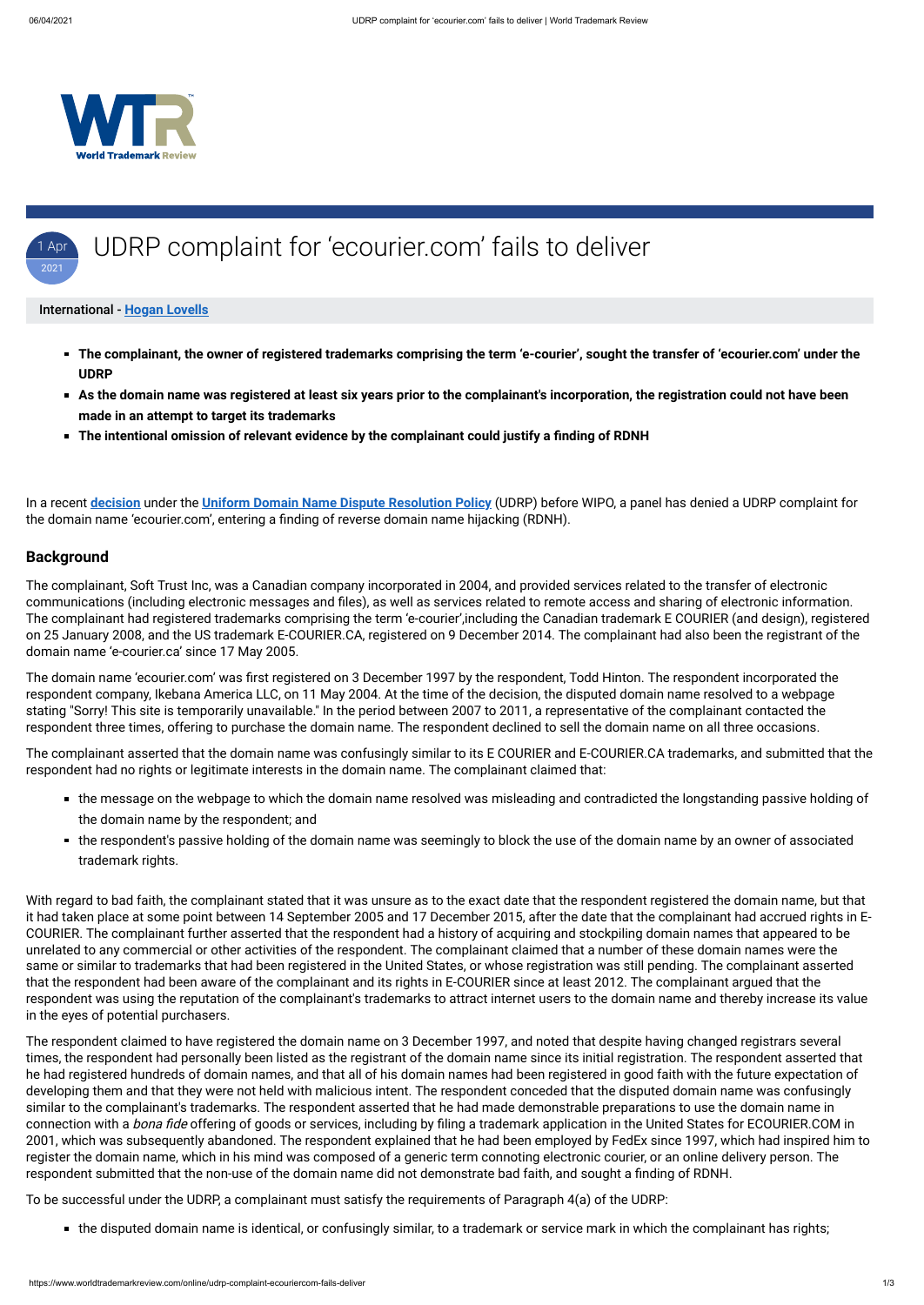https://www.worldtrademarkreview.com/online/udrp-complaint-ecouriercom-fails-deliver 2/3

- the respondent has no rights or legitimate interests in the disputed domain name; and
- the disputed domain name was registered and is being used in bad faith.

### **Decision**

## **Paragraph 4(a)(i)**

The panel found that the domain name was confusingly similar to the textual elements of the complainant's E-COURIER and E-COURIER.CA trademarks.

## **Paragraph 4(a)(ii)**

The panel found that there was no evidence that the respondent had registered the domain name to trade off the complainant's rights. In fact, the panel noted that the respondent registered the disputed domain name in 1997, well before the complainant had come into existence. The panel found that it appeared that the respondent genuinely planned to use the domain name for a business related to the industry in which he was employed, as evidenced by his trademark application for ECOURIER.COM, and that the respondent had since used the domain name for email purposes. Further considering that the respondent had refused all offers to purchase the domain name, the panel found that the respondent had established rights or legitimate interests in the domain name.

## **Paragraph 4(a)(iii)**

In entering a finding of RDNH, the panel stressed that the complainant should have been aware that the respondent, Todd Hinton, and his company, Ikebana America LLC, were connected at the time that the complainant submitted the complaint. Indeed, there were several factors that supported such a conclusion that were submitted by the complainant in evidence, and yet the complainant persisted with the complaint when it was evident that the domain name had been under the control of the respondent since 1997. The panel also cited the complainant's claim of having contacted the respondent in 2012, and noted that the complainant had omitted copies of its correspondence with the respondent in 2008 from the complaint. The panel considered the complainant's explanation of its history with the respondent to be incomplete, and that the intentional omission of relevant evidence could justify a finding of RDNH. Finally, the panel noted that the complainant's allegation that the respondent had registered the domain name to sell it at a profit had no evidentiary support. Rather, the respondent had never invited offers to purchase the disputed domain name, and had consistently rejected such repeat offers from the complainant.

The panel found that the domain name was registered at least six years prior to the complainant's incorporation. Accordingly, it was not possible that the registration of the domain name could have been made in an attempt to target the complainant's trademarks. The complainant had therefore failed to prove registration in bad faith. The panel further found that the respondent's passive holding of the disputed domain name did not amount to bad faith. The complainant had not provided sufficient evidence to demonstrate that its trademarks were widely known; the respondent had provided evidence of actual or contemplated good-faith use of the domain name; and there was no evidence of the respondent's provision of false or misleading WHOIS information. The panel added that there was no other evidence to support the claim that the respondent had engaged in a pattern of registering domain names to target trademarks held by the complainant or any third parties.

First, while mere delay between the registration of a domain name and the filing of a UDRP complaint does not create any bar to filing, when preparing a UDRP complaint for an 'older' domain name registration, complainants need to carefully consider whether there is an unbroken chain of registration between the creation of the disputed domain name and the current registration. If it comes to light from readily-available information, despite updates to the WHOIS information, that the original registrant is substantively the same as the current registrant, the question of bad-faith registration will be assessed at the time that the domain name was first registered. In cases where the creation of the domain name predates the accrual of trademark rights, it is typically simply not possible to prove bad-faith registration of a domain name.

Secondly, similar to the way in which it is incumbent on parties to litigation to disclose all documents that are relevant to issues that are in dispute to the other party, UDRP complainants are required to provide a complete and accurate record of material evidence, which may include pre-complaint correspondence. Failure to do so may be interpreted as an attempt to mislead the panel, potentially exposing the complainant to a finding of RDNH.

### **RDNH**

### **Comment**

This case highlights two important factors for prospective UDRP filers.

# David Taylor

Hogan Lovells

# Thomas Raudkivi

Hogan Lovells